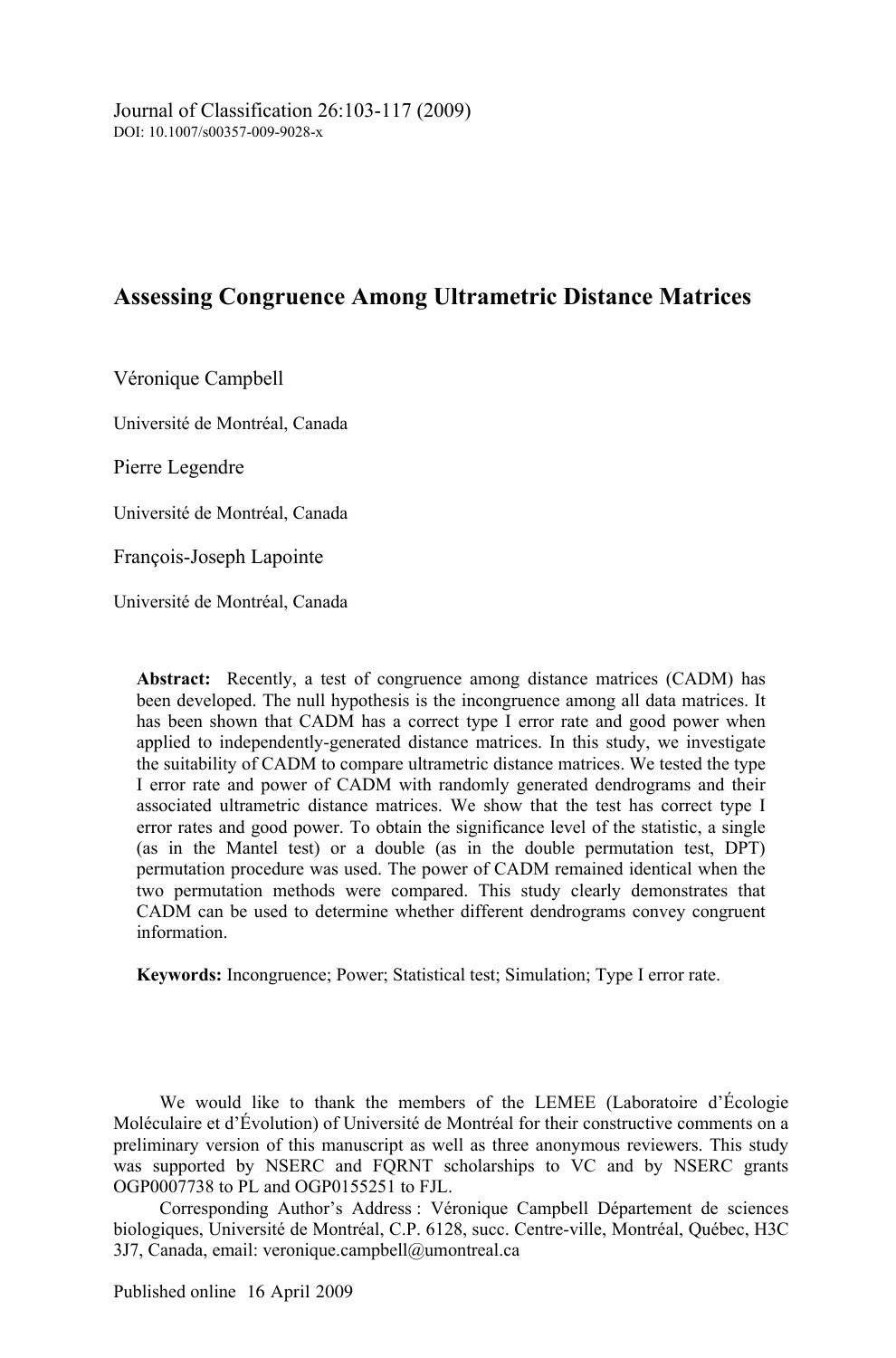### **1. Introduction**

Often, in classification studies, different sets of variables are used to derive dendrograms for the same set of objects. Depending on the set of variables, classifications may differ. Therefore, it is important to know to which extent the information conveyed by each set of variables is congruent to the others. Also, when different classifications of the same objects are available but the information on the variables used is not, assessing the degree of resemblance or congruence of different classifications may be of interest.

Congruence or incongruence tests, depending on how the null hypothesis is postulated, have been extensively studied. Planet (2006) has recently classified congruence tests in two categories: those based on character information and those based on tree shape or topology. Character congruence tests compare the fit of the data on two competing trees (e.g. ILD: Mickevich and Farris 1981; Farris, Källersjö, Kluge, and Bult 1994; Templeton Test: Templeton 1983; and T-PTP: Faith 1991). These tests will not be reviewed further here, given that they present a different approach than the one discussed in this study. In contrast, topological congruence tests compare the branching pattern (topology) of different trees without considering the underlying data. Such tests are based on numerical measurements of topological difference obtained from indices calculated on consensus trees (e.g. Consensus Fork Index: Colless 1980; Rohlf Consensus Index: Rohlf 1982) or from tree distances (e.g. Partition Metric: Robinson and Foulds 1981; Quartets Distance: Estabrook, Mcmorris and Meacham 1985; and Path Difference Metric: Steel and Penny 1993). Significance testing is generally possible by comparing the statistic to a reference distribution generated by permutations (e.g. Steel and Penny 1993) or by using non-parametric bootstrap of the original data (Page 1996).

Along with different indices that have been proposed to quantify the similarity between dendrograms, a classical approach is to calculate a cophenetic (or matrix) correlation coefficient between two ultrametric matrices representing dendrograms (Sokal and Rohlf 1962). If the dendrograms come from independent data tables, the null hypothesis of a correlation equal to zero can be tested using a Mantel's generalized permutation test strategy, where only the object labels are permuted (Mantel 1967). Amongst other, a double-permutation test (DPT: Lapointe and Legendre 1990), which takes into account the topology, label positions and cluster heights of the dendrograms, has also been proposed (Lapointe and Legendre 1995; see also Podani 2000). It has been shown that only DPT provides correct rates of type I error when a correlation between a pair of dendrograms is used as the test statistic (Lapointe and Legendre 1995).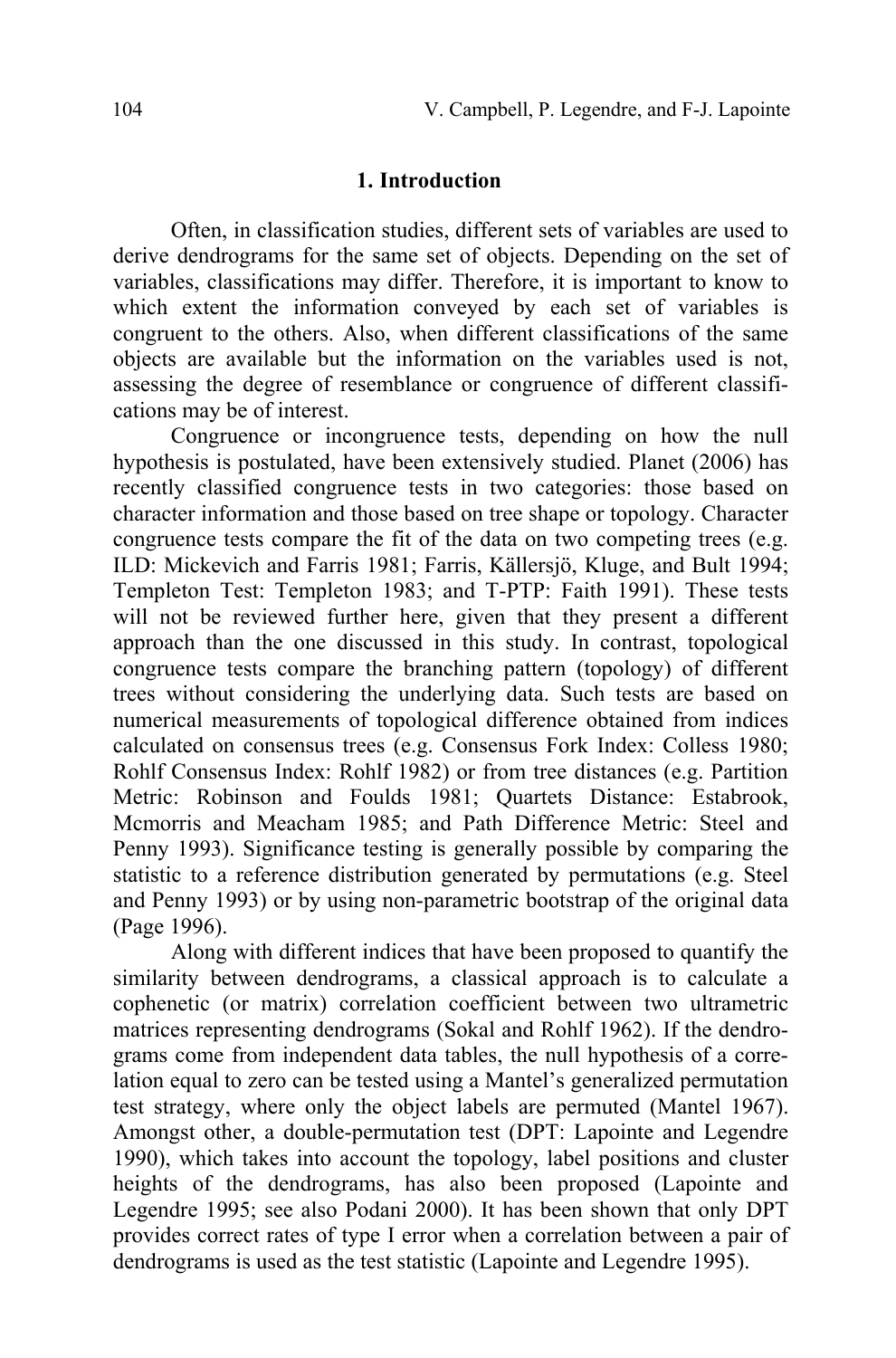Although many congruence tests were developed in a phylogenetic context, they are often used in other fields such as ecology, anthropology, archaeology, sociology and classification (Legendre and Lapointe 2004). Unfortunately, the majority of these tests only apply to the comparison of two datasets (or matrices) at a time. Legendre and Lapointe (2004) described a test of congruence among distance matrices (CADM) that is applicable to more than two matrices. Based on Kendall's W concordance statistic, CADM is an extension of the Mantel test that can be used to assess congruence of multiple matrices. CADM presents several advantages with respect to other congruence tests. 1) The statistic is calculated directly from the distance matrices; thus different types of data can be compared if converted to distance matrices using an appropriate function. 2) The matrices can be weighted differentially if needed. 3) *A posteriori* tests can be performed to discriminate incongruent from congruent matrices. Previous simulations have shown that the global and *a posteriori*  CADM tests have a correct rate of type I error and good power when applied to independently-generated distance matrices (Legendre and Lapointe 2004). In this study, we have tested the type I error rate and power of the global and *a posteriori* tests of CADM using randomly generated dendrograms and their associated ultrametric distance matrices. To assess the significance of the statistic, we tested two different permutation procedures: a simple Mantel's permutation test (Mantel 1967) and a double-permutation test (DPT: Lapointe and Legendre 1990).

### **2. CADM Test**

The null hypothesis  $(H_0)$  for the global CADM test is the incongruence of all distance matrices (Legendre and Lapointe 2004). That is, matrices are statistically independent from each other and convey distinct information about the relationships among the objects under study. Rejecting  $H_0$  indicates that at least two matrices contain congruent information. In those cases, *a posteriori* CADM tests can be performed to determine the contribution of each matrix to the overall congruence. *A posteriori* tests can be used to identify incongruent and congruent matrices in a set, but it does not specify the pairs or groups of congruent matrices. To this end, complementary Mantel tests based upon ranks can be used. Following that, congruent matrices can be combined in a classification analysis. A summary of the computations to perform the CADM test follows:

- 1. The upper off-diagonal section of each distance matrix is unfolded and written into a vector corresponding to row *i* in a worktable.
- 2. The entries of each row are transformed into ranks according to their values.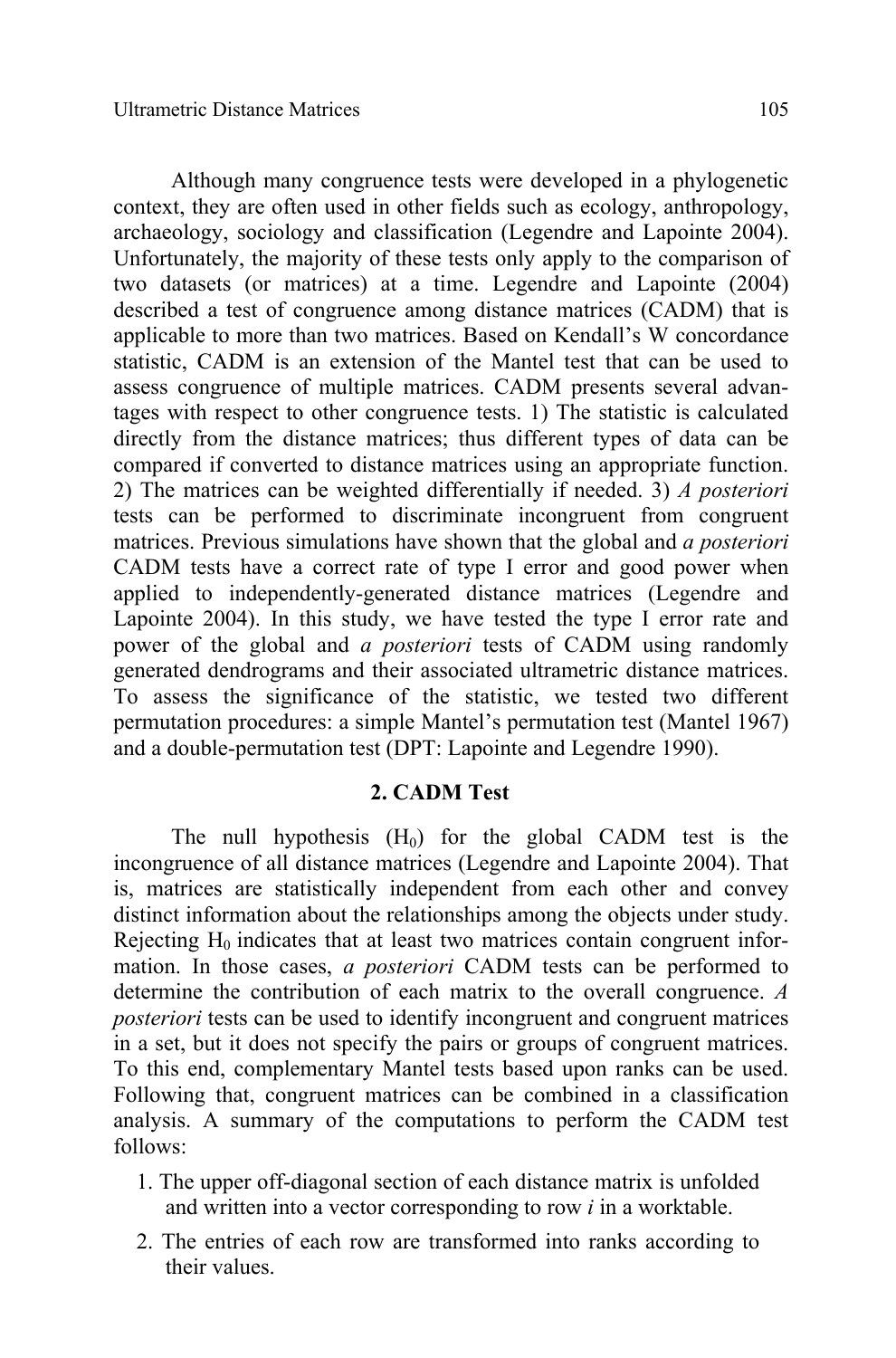- 3. The sum of ranks  $R_i$  is calculated for each column *j* of the table.
- 4. The mean  $\overline{R}$  of all  $R_i$ , values is calculated.
- 5. Kendall's coefficient of concordance (W) is computed using the following formula:

$$
W=\frac{12S}{p^2(n^3-n)-pT},
$$

where  $p$  is the number of matrices,  $n$  is the number of objects in each matrix, *S* is obtained using:

$$
S=\sum_{j=1}^n (R_j-\overline{R})^2 ,
$$

and *T* is a correction factor for tied ranks:

$$
T=\sum_{k=1}^m\left(t_k^3-t_k\right),\,
$$

in which  $t_k$  is the number of tied ranks for each  $(k)$  of *m* groups of ties.

6. *W* is transformed into a Friedman's  $\chi^2$ , which is a pivotal statistic appropriate for testing, using the following formula:

$$
\chi^2 = p(n-1)W.
$$

The observed Friedman's  $\chi^2$  ( $\chi^2_{\text{ref}}$ ) is tested against a distribution of the statistic obtained under permutation ( $\chi^{2^*}$ ). For the global CADM test, all matrices are permuted at random, whereas for *a posteriori* tests only the matrix tested is permuted. After  $p_n$  permutations, the one-tailed probability of the data under H<sub>0</sub> is computed as the number of  $\chi^{2*}$  values greater than or equal to  $\chi^2_{\text{ref}}$  divided by  $(p_n -1)$ . In *a posteriori* comparisons, the P-value should be adjusted to maintain an adequate experimentwise error rate using a method designed specifically to correct for multiple testing (e.g. Holm 1979). Two different permutation models were compared in this study (see section 3.1 in the Simulation Procedure). More details about the CADM method can be found in Legendre and Lapointe (2004).

### **3. Simulation Procedure**

Computer simulations were performed to assess the Type I error  $(\alpha)$ rate and power of CADM when applied to ultrametric distance matrices. The type I error rate is the probability of incorrectly rejecting a true  $H_0$  and should not be larger than the nominal significance level  $(\alpha)$  of the test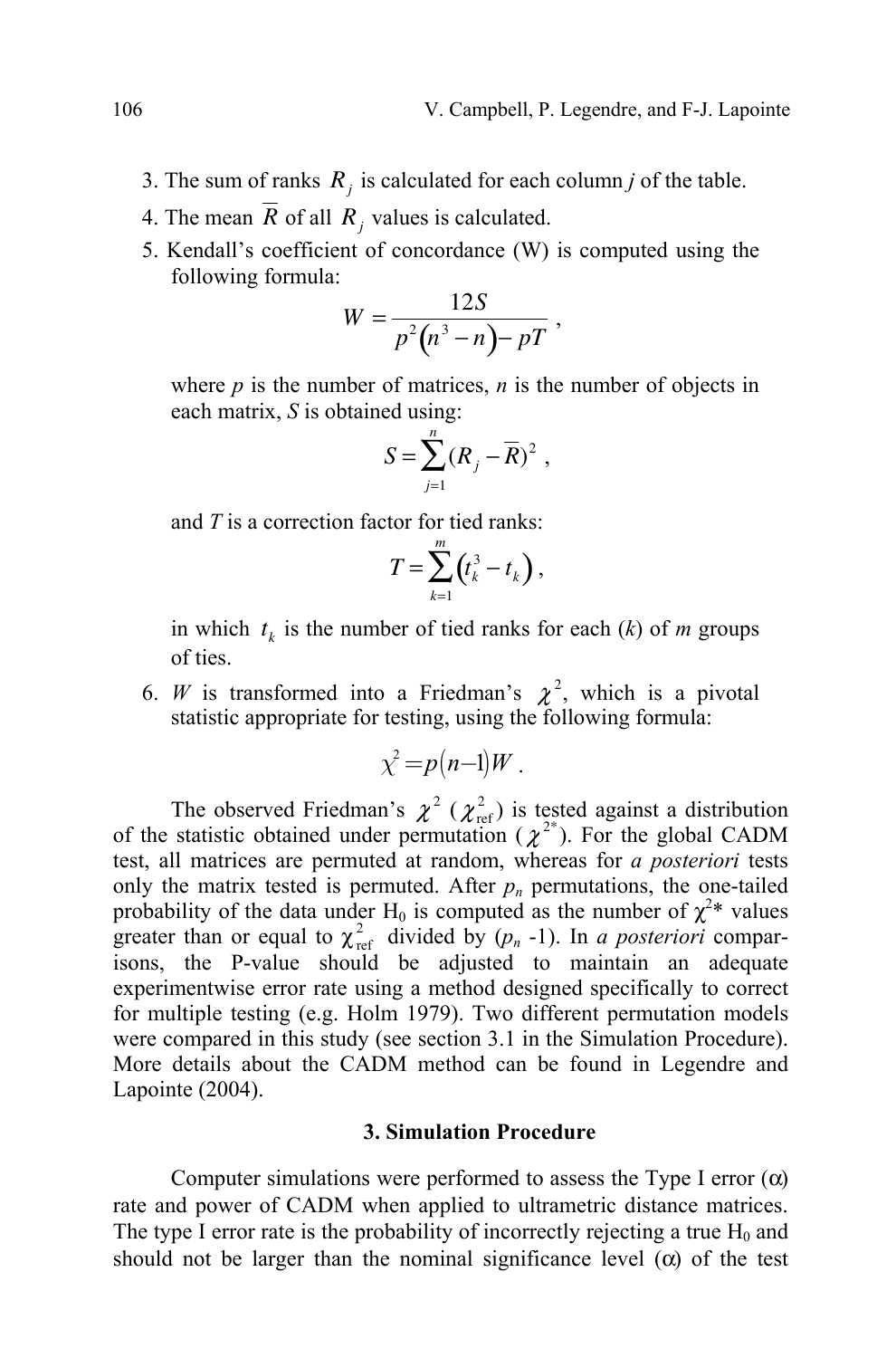(Edgington 1995). The type II error (β) rate refers to the probability of failing to reject a false  $H_0$ . The power of the test is the rate of rejection of a false  $H_0$  (i.e. 1 - β).

## **3.1 Global CADM Test**

We generated, at random, independent ultrametric distance matrices (IM) representing dendrograms, according to the completely random ultrametric matrix algorithm described by Lapointe and Legendre (1991, Sect. 7). To examine a range of different parameter values, the number of objects within each matrix ( $n = 5$ , 10, 20 and 50) as well as the number of independent ultrametric matrices  $(IM = 2, 3, 4, 5, and 10)$  varied. Comparing IM corresponds to a situation where  $H_0$  is "true" by construct (i.e. all the dendrograms are incongruent, see Figure 1A). To estimate the type I error rate, the rejection rate (i.e. the proportion of replicates for which the "true"  $H_0$  was rejected) was calculated at different significance levels ( $\alpha$  = 0.01, 0.05, 0.10, 0.20, 0.30, 0.40, 0.50, 0.60, 0.70, 0.80, 0.90) along with its 95% confidence interval (CI) computed according to a binomial distribution. A thousand replicate simulations were performed in each case. For each replicate, 999 random permutations of the dendrograms were computed to construct the reference distribution for significance testing. Two different permutation models were compared to obtain the reference distribution: Mantel  $(\chi_M^{2*})$  and DPT  $(\chi_{\text{DPT}}^{2*})$ . For this study, we included the DPT procedure as an option in the CADM program (available at www.bio.umontreal.ca/casgrain/en/labo/cadm.html).

To estimate the power of CADM, congruent ultrametric distance matrices (CM) were generated (see Figure 1B). CM are partially similar distance matrices that were generated by permutation (described below) of an original random ultrametric distance matrix. Figure 1 illustrates the steps involved in simulations to test the type I error and power of CADM with a set of five ultrametric distance matrices. Two different permutation procedures were used to generate CM. (1) A fixed number of randomly chosen objects were permuted on the dendrogram, corresponding to the permutation of rows and columns (labels) within the ultrametric matrix. This is similar to the type of permutation that is performed in the Mantel test but restricted to some objects only  $(CM_M)$ . (2) A fixed number of randomly chosen objects and cluster heights were permuted so that the dendrogram topology and the objects were permuted. This second permutation approach to construct CM is similar to that used in the DPT test but restricted to some objects only  $(CM_{DPT})$ . The generated CM were more or less congruent depending on the number of objects that were permuted (see Figure 2). For power simulations, the proportion of permuted objects was identical regardless of the matrix sizes (i.e. 40%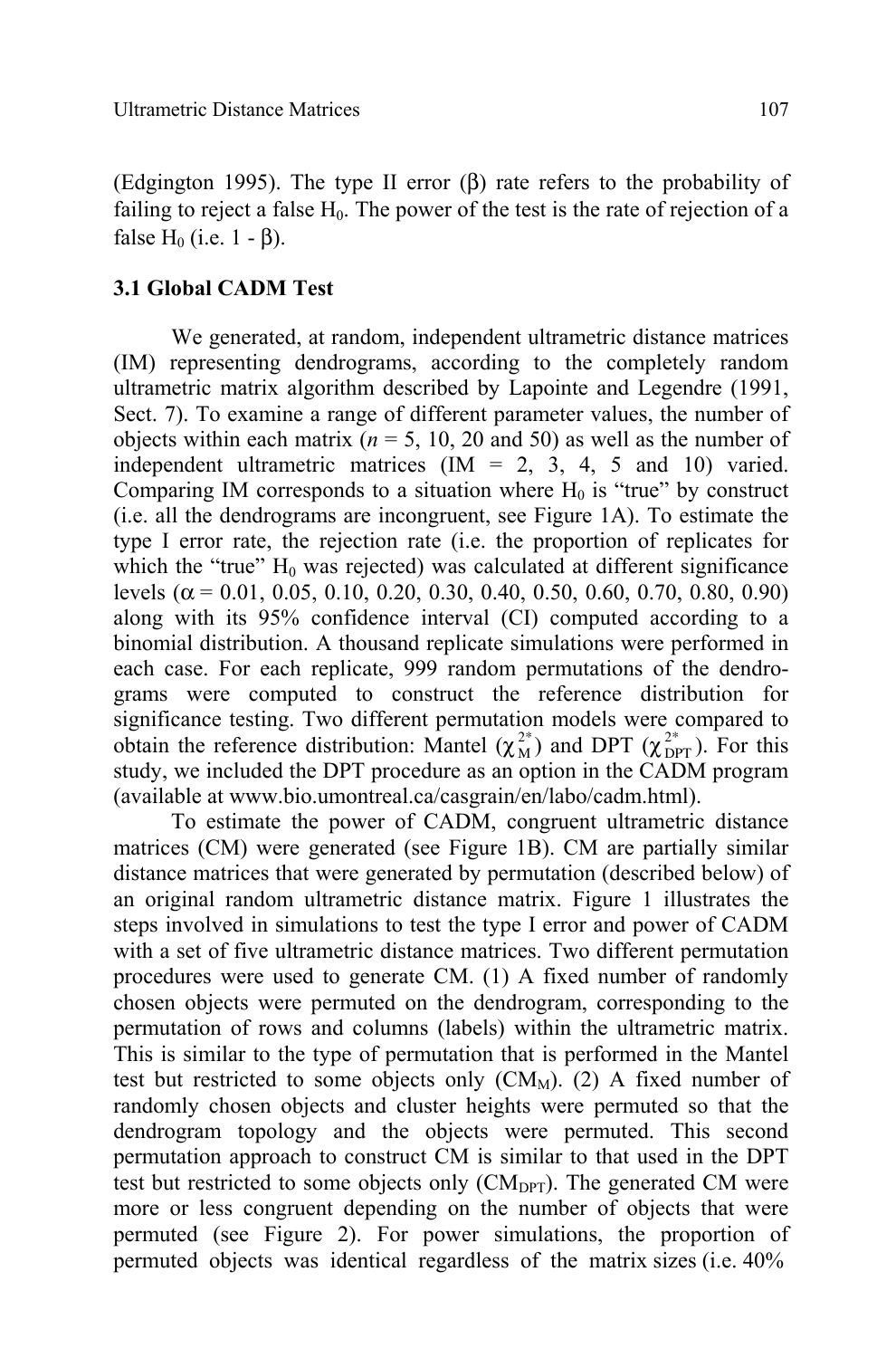

Figure 1. Flowchart of the protocol used to estimate type I error rate and power of CADM, for five ultrametric distance matrices. A.  $H_0$  is "true" by construct, and it includes five incongruent ultrametric distance matrices  $(M)$ . B.  $H_0$  is "false" by construct, and it includes two partially similar matrices (CM) and three randomly generated matrices (IM). (1) In Mantel type permutations, CM were generated by permuting rows and columns of an initial matrix  $(CM_M)$ . (2) For DPT, CM were generated by permuting rows and columns as well as cluster heights of an initial matrix (CM<sub>DPT</sub>). CADM tests were performed on each set separately to estimate the type I error rate in A and power in B.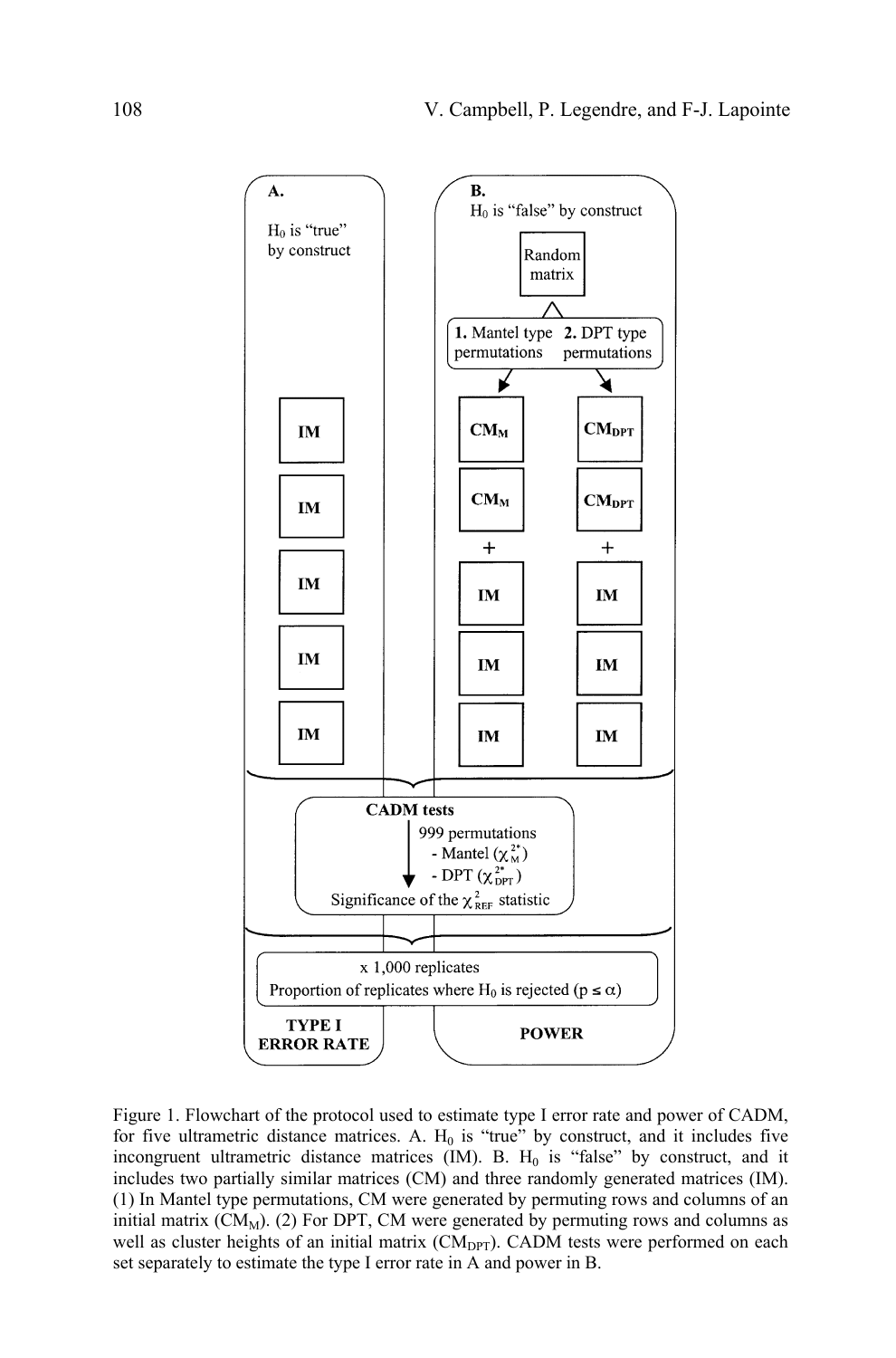

Figure 2. Estimated power (mean and 95% CI) obtained in simulations of global CADM tests using Mantel permutations, for  $\alpha = 0.05$ , and  $n = 20$ , with different levels of congruence among CM (represented by different symbols). When  $CM = 0$ , all matrices are incongruent and thus H<sub>0</sub> is "true" by construct. For CM  $\geq$  2, H<sub>0</sub> is "false".

with  $n_{perm} = 2, 4, 8$  or 20 for matrices of size  $n = 5, 10, 20$  and 50 respectively).

In each trial, the total number of distance matrices was fixed to either five or ten, but the number of CM and IM varied. When  $CM = 0$  (IM  $= 5$  or 10), H<sub>0</sub> is "true", otherwise H<sub>0</sub> is "false" by construct (CM  $\geq$  2). The power of the test, which corresponds to the proportion of replicates where  $H<sub>0</sub>$  is rejected when false, was calculated for each combination of parameters. For each replicate of the CADM test, 999 random permutations were computed to estimate the reference distribution using the Mantel  $(\chi_M^{2*})$  and DPT  $(\chi_{\text{DPT}}^{2*})$  randomization procedures. H<sub>0</sub> was rejected when  $\chi^2_{\text{ref}}$  was greater than or equal to 95% of the  $\chi^2$ <sup>\*</sup> (which corresponds to a one-tailed test with an alpha level of  $5\%$ ). The rejection rate of H<sub>0</sub> (out of 1000 replicates) was calculated along with its 95% confidence interval (CI).

### **3.2** *A Posteriori* **CADM Tests**

 Simulations have also been performed to assess the type I error rate and power of *a posteriori* CADM tests. The  $H_0$  in such cases is the incongruence of the matrix subjected to the test with respect to all other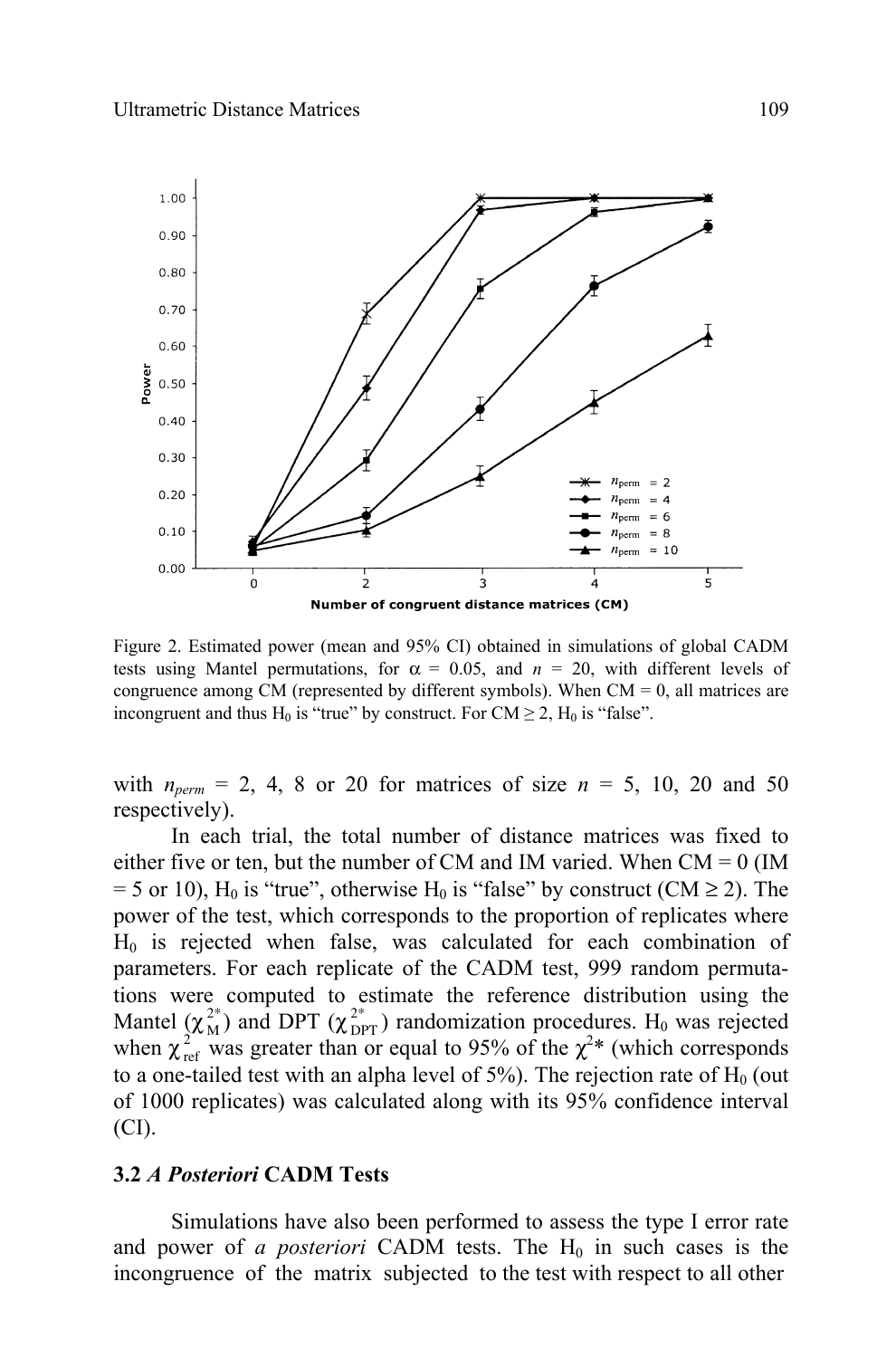|                       | Significance Levels |                               |                            |                            |
|-----------------------|---------------------|-------------------------------|----------------------------|----------------------------|
| Permutation<br>Models | $\boldsymbol{n}$    | 0.01                          | 0.05                       | 0.10                       |
| Mantel                |                     |                               |                            |                            |
|                       | 5                   | 0.0003<br>$(0.0002 - 0.0005)$ | 0.033<br>$(0.032 - 0.035)$ | 0.079<br>$(0.077 - 0.081)$ |
|                       | 10                  | 0.001<br>$(0.0005 - 0.002)$   | 0.053<br>$(0.049 - 0.058)$ | 0.100<br>$(0.094 - 0.106)$ |
|                       | 20                  | 0.010<br>$(0.008 - 0.013)$    | 0.050<br>$(0.044 - 0.056)$ | 0.100<br>$(0.092 - 0.109)$ |
| <b>DPT</b>            |                     |                               |                            |                            |
|                       | 5                   | 0.008<br>$(0.007 - 0.009)$    | 0.042<br>$(0.040 - 0.043)$ | 0.095<br>$(0.092 - 0.097)$ |
|                       | 10                  | 0.009<br>$(0.007 - 0.011)$    | 0.050<br>$(0.045 - 0.054)$ | 0.100<br>$(0.095 - 0.110)$ |
|                       | 20                  | 0.013<br>$(0.010 - 0.016)$    | 0.054<br>$(0.048 - 0.060)$ | 0.100<br>$(0.093 - 0.110)$ |

Table 1. CADM Type I Error Rates Obtained for the Global Tests on Pairs of Ultrametric Distance Matrices ( $IM = 2$ ), for Different Numbers of Objects (*n*). The corresponding 95% confidence intervals are in parentheses.

matrices. Therefore, only the matrix subjected to the test is permuted. The sets of five ultrametric distance matrices generated to assess power of the global test were also used for *a posteriori* CADM tests (*n* = 5, 10 and 20). Again, the rejection rate of  $H<sub>0</sub>$ , out of 1000 replicates, was calculated along with its 95% confidence interval (CI) for an alpha level of 0.05. For each replicate of the CADM test, 999 random permutations were computed to estimate the reference distribution using Mantel ( $\chi^{2*}_{M}$ ) and DPT ( $\chi^{2*}_{DPT}$ ) randomization procedures.

### **4. Simulation Results**

The results in Table 1 show that the CADM test underestimated the number of cases where H<sub>0</sub> should have been rejected when IM = 2 and  $n =$ 5; the 95% CI of the type I error rate did not include the nominal significance level ( $\alpha$ ) when compared to a  $\chi^{2*}_{\rm M}$  distribution. Similar results were observed when using a  $\chi^{2*}_{\text{DPT}}$  distribution; however the type I error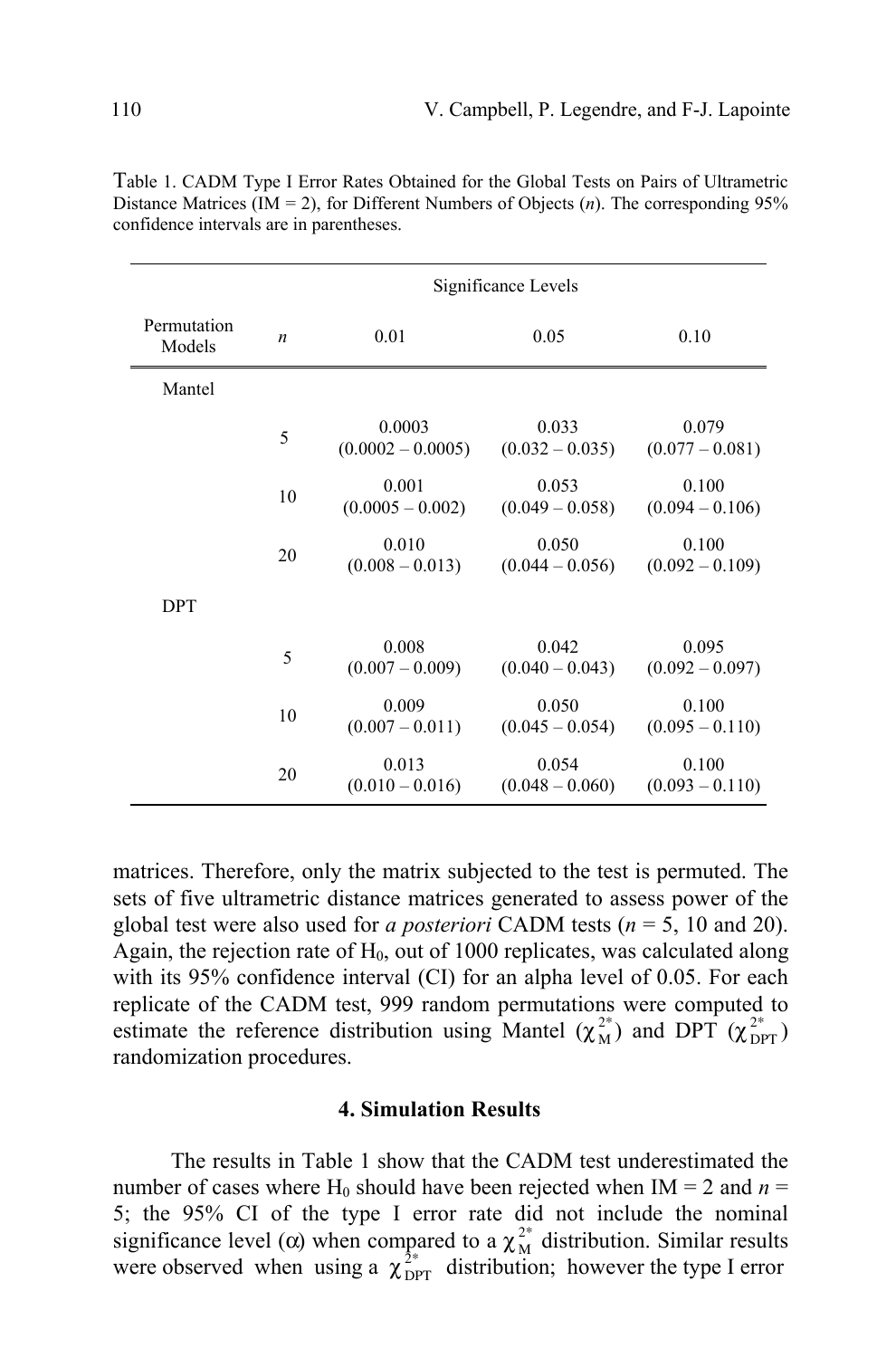

**Figure 3.** Type I error rates obtained in simulations of global CADM tests using Mantel permutations. Results are shown for tests involving ten IM and varying numbers of objects  $(n = 5, 10, 20, \text{ and } 50)$  along with different significance levels ( $\alpha$ ). The corresponding 95% CI (bars) are provided for each rejection rate (based on 1,000 replicates).

rate and its 95% CI were closer to the nominal values. Nevertheless, a test whose error rate under  $H_0$  is lower than the alpha level remains valid (Edgington 1995). When  $IM = 2$  and  $n > 5$  or when IM was larger than two  $(i.e. IM = 3, 4, 5 and 10)$ , the global CADM test had an adequate estimated Type I error rate for both types of permutations. Type I error rates obtained with 10 IM ( $n = 5$ , 10, 20 and 50) are shown in Figure 3. The 95% CI of the rejection rates included the nominal significance level  $(\alpha)$  in nearly all cases.

 Power was estimated by calculating the proportion of replicates where  $H_0$  was rejected when  $H_0$  was "false" by construct. Simulation results were nearly identical when CADM was tested using  $CM<sub>M</sub>$  or  $CM<sub>DPT</sub>$ , thus only the  $CM<sub>M</sub>$  results will be reported here. Power obtained with CADM when different numbers of matrices were included in the analysis and for matrices with varying number of objects is shown in Figure 4. For IM + CM = 5 (Figure 4A) and IM + CM = 10 (Figure 4B), an increase in power was observed with (1) an increase in the number of objects and (2) an increase in the number of CM relative to the total number of matrices. For sets of five matrices, a power of 1.0 was obtained only when matrices of 50 objects were used, whereas a power of 1.0 was obtained with smaller size matrices (i.e. 20 objects) for sets of ten matrices. Thus, power was higher when the total number of matrices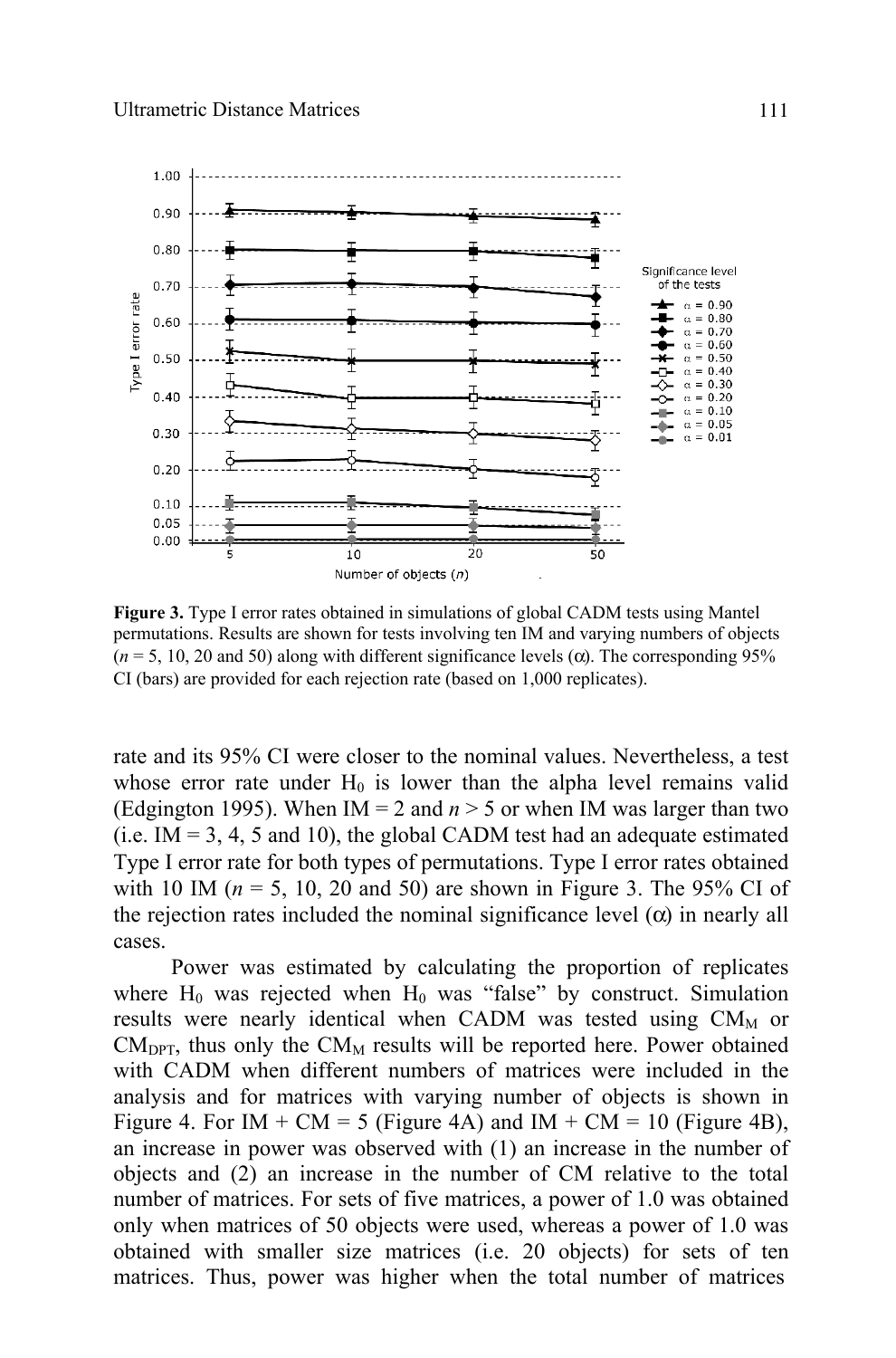

Figure 4. Estimated power (mean and 95% CI) obtained in simulations of global CADM tests using Mantel permutations, for different numbers of objects, and  $\alpha$  = 0.05. When CM = 0, all matrices are incongruent and thus H<sub>0</sub> is "true" by construct. For CM  $\geq$  2, H<sub>0</sub> is "false". A. Five distance matrices  $(IM + CM = 5)$  in each set with different numbers of objects. B. Ten distance matrices  $(IM + CM = 10)$  in each set with different numbers of objects.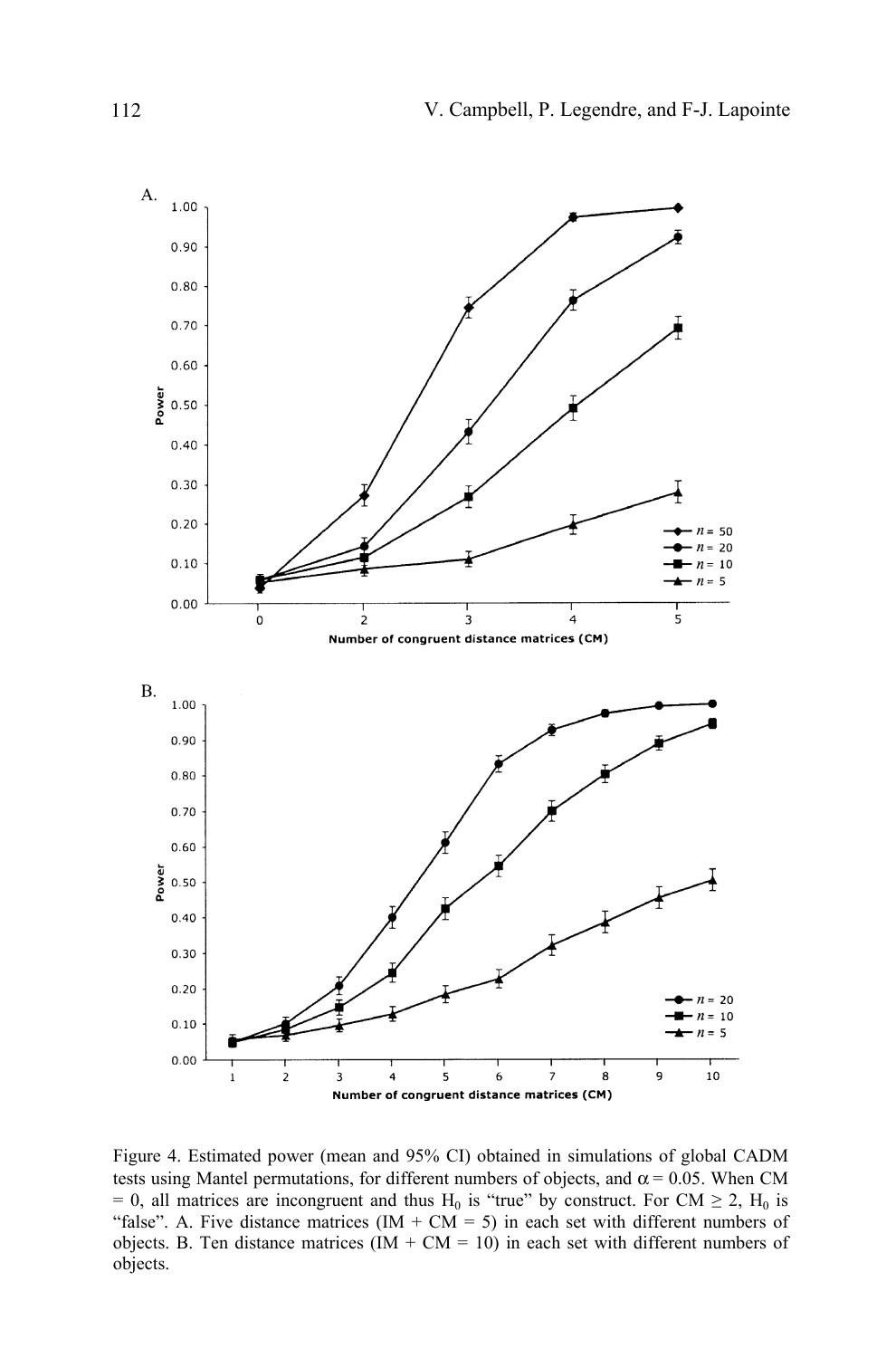included in the analysis was larger. Also, a comparison of Figures 4A and 4B reveals that for a given number of CM, power was higher when the number of IM was lower. Hence, it was easier to detect four congruent matrices out of five than four out of ten. This trend was accentuated when the size of the matrices increases.

Simulation results of *a posteriori* CADM tests are presented in Figure 5. In *a posteriori* comparisons, only the matrix that was subjected to the test was permuted. Therefore, rejection rates were obtained for each matrix permuted individually. For simplicity, power is only shown for matrix number 1 (i.e. only the first matrix was permuted, Figure 5A) and matrix number 5 (i.e. only the fifth matrix was permuted, Figure 5B). When  $H_0$  was "true" (CM = 0), the rejection rate for the permuted matrix was close to 0.05, which was expected at the  $\alpha$  level of 0.05 used to perform the tests. When CM  $\geq$  2, the rejection rate was greater than 0.05 when the permuted matrix was a CM but it was near 0.05 when the permuted matrix was an IM. Consequently, matrix number 1, which was congruent by construct with matrix number 2 in all cases except when CM  $= 0$ , showed a rejection rate greater than 0.05 when CM  $= 2, 3, 4$  or 5 (Figure 5A). In contrast, matrix number 5, which was congruent with the other matrices in the set only when  $CM = 5$ , showed a rejection rate greater than 0.05 only when  $CM = 5$  (Figure 5B). Figure 5 illustrates that *a posteriori* CADM tests have an accurate type I error rate when tested at an  $\alpha$  level of 0.05, regardless of the number of CM versus IM, as observed when  $H_0$  was "true" by construct. Similarly to the results obtained for the global CADM test, power was good and increased with the number of objects and with the number of CM.

### **5. Discussion**

CADM represents a powerful approach to test whether some matrices are incongruent to others. As opposed to the Mantel test, which compares matrices in a pairwise fashion, the global CADM test allows for comparisons among multiple matrices in a single analysis, without the need for a multiple testing correction (Legendre and Lapointe 2004). Our results support and generalize those of Legendre and Lapointe (2004), where the type I error and power of CADM was tested using random distance matrices. The results presented in this paper clearly show that CADM can be used to assess congruence among ultrametric distance matrices associated to dendrograms. The simulation results revealed that both the global and *a posteriori* CADM tests have correct type I error rates and good power when tested on ultrametric distance matrices, using either Mantel permutations or DPT. In classification studies, it can be used to determine if dendrograms defined on the same set of objects are congruent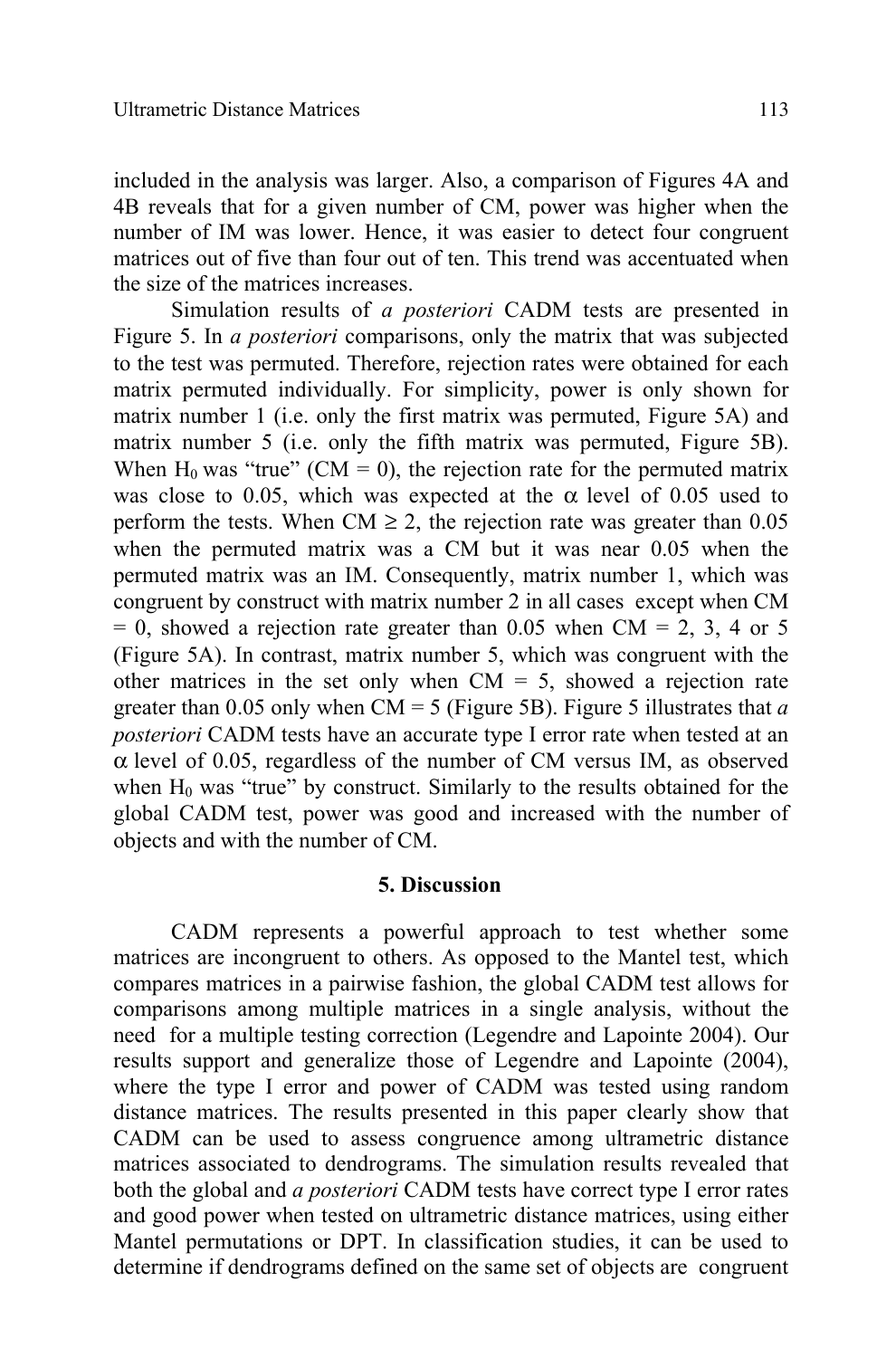

Figure 5. Estimated power (mean and 95% CI) obtained in simulations of *a posteriori*  CADM tests, for different numbers of objects, and  $\alpha = 0.05$ . CM is the number of congruent matrices (in all cases  $IM + CM = 5$ ). When  $CM=0$ , all matrices are incongruent and thus H<sub>0</sub> is "true" by construct. For CM  $\geq$  2, H<sub>0</sub> is "false". CM are numbered so that when  $CM = 2$ , matrices 1 and 2 are congruent. The symbols correspond to rejection rates of H0 obtained when a given matrix was permuted. A. Matrix number 1 was permuted. B. Matrix number 5 was permuted.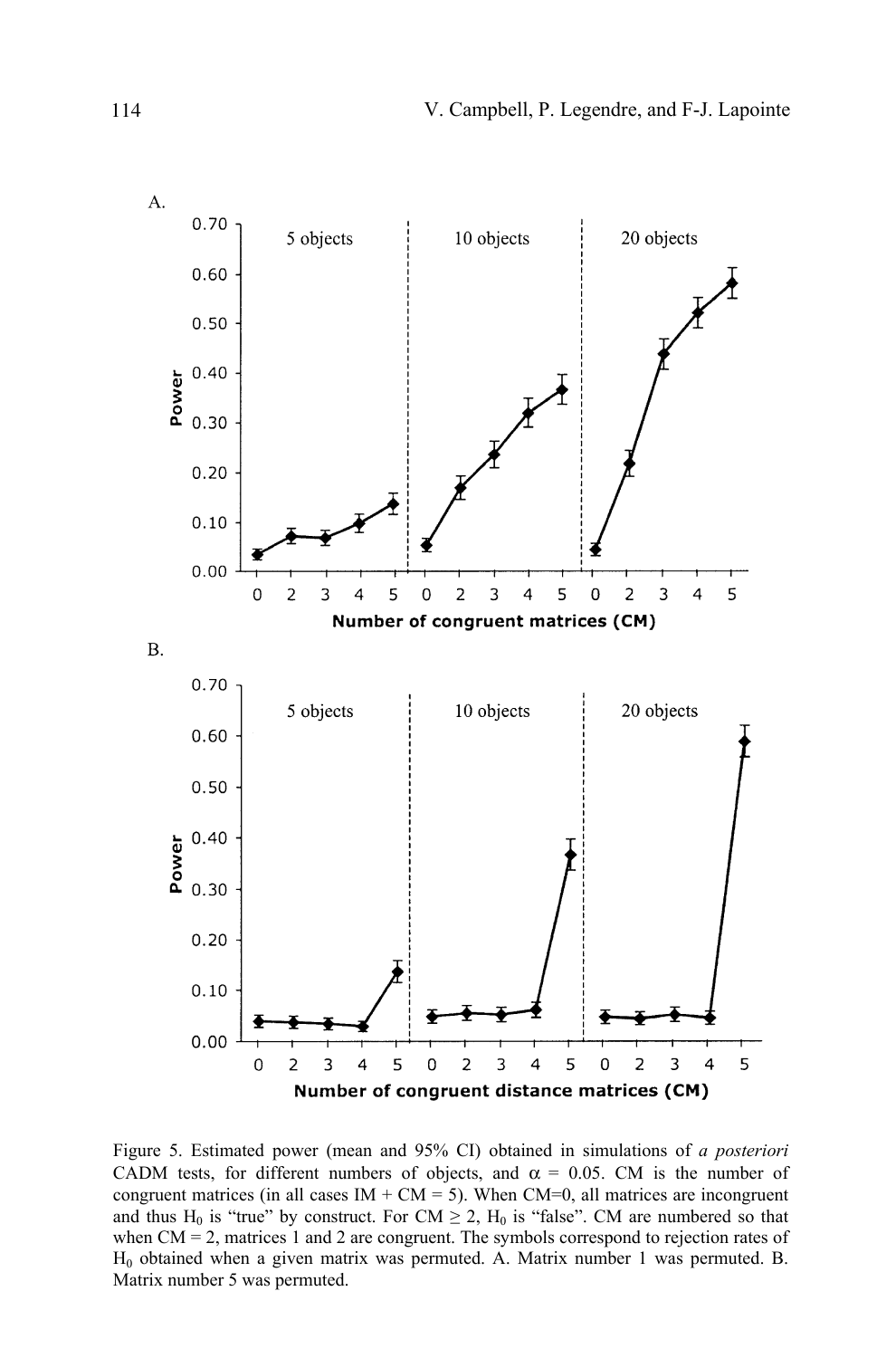and thus support a similar classification. In cases where some dendrograms are incongruent, *a posteriori* tests can be used to determine which ones provide different information about the classification. Incongruent dendrograms can thus be compared to identify conflicting parts of the classification. Otherwise, dendrograms can be combined to derive a global classification using a consensus method.

The difference between the Mantel and the DPT randomization procedures derives from different aspects of the dendrogram being permuted (Lapointe and Legendre 1995). The Mantel procedure permutes the label positions on a fixed topology whereas DPT also permutes cluster heights, thus changing the tree topology. Therefore, the permutation set is larger when using DPT as a randomization procedure. Hence, for five objects, there are 60 different labelings of a topology, while 180 different dendrograms are possible when cluster heights are also randomized. For the global CADM significance test, all the dendrograms are randomized and the number of permutation possibilities increases exponentially with the number of dendrograms compared. Lapointe and Legendre (1995) have suggested that the DPT test might be more appropriate to compare dendrograms since a statistical bias may be introduced when using Mantel randomization, which samples only a subset of the reference distribution. While evaluating the Mantel test and DPT as testing procedures to compare correlations between random pairs of dendrograms, Lapointe and Legendre (1995) have shown that the Mantel test was more conservative than DPT and that only the latter test provided unbiased type I error. They concluded that the Mantel randomization procedure was more likely to overlook congruent matrices. However, their study did not compare matrices that included more than five objects.

In our study, a Friedman's  $\chi^2$  statistic was used instead of a correlation coefficient because the test of concordance compares several matrices simultaneously, and matrices of different sizes were tested. Similarly to Lapointe and Legendre (1995), DPT randomization provided an improved type I error rate over the Mantel permutation when matrix pairs of five objects where compared. However, our results suggest that both permutation methods produce unbiased type I error rates when larger matrices  $(n > 5)$  are compared or when more than two matrices are included in the analysis, probably because a relatively small subset of the tree space is sampled with both types of randomizations when using 1,000 permutations.

No significant difference in power was observed between the Mantel and DPT randomization procedures. Power curves were similar to those obtained by Legendre and Lapointe (2004) where CADM was tested with random distance matrices. That is, an increase in power was observed with (1) an increase in matrix size and (2) an increase in the number of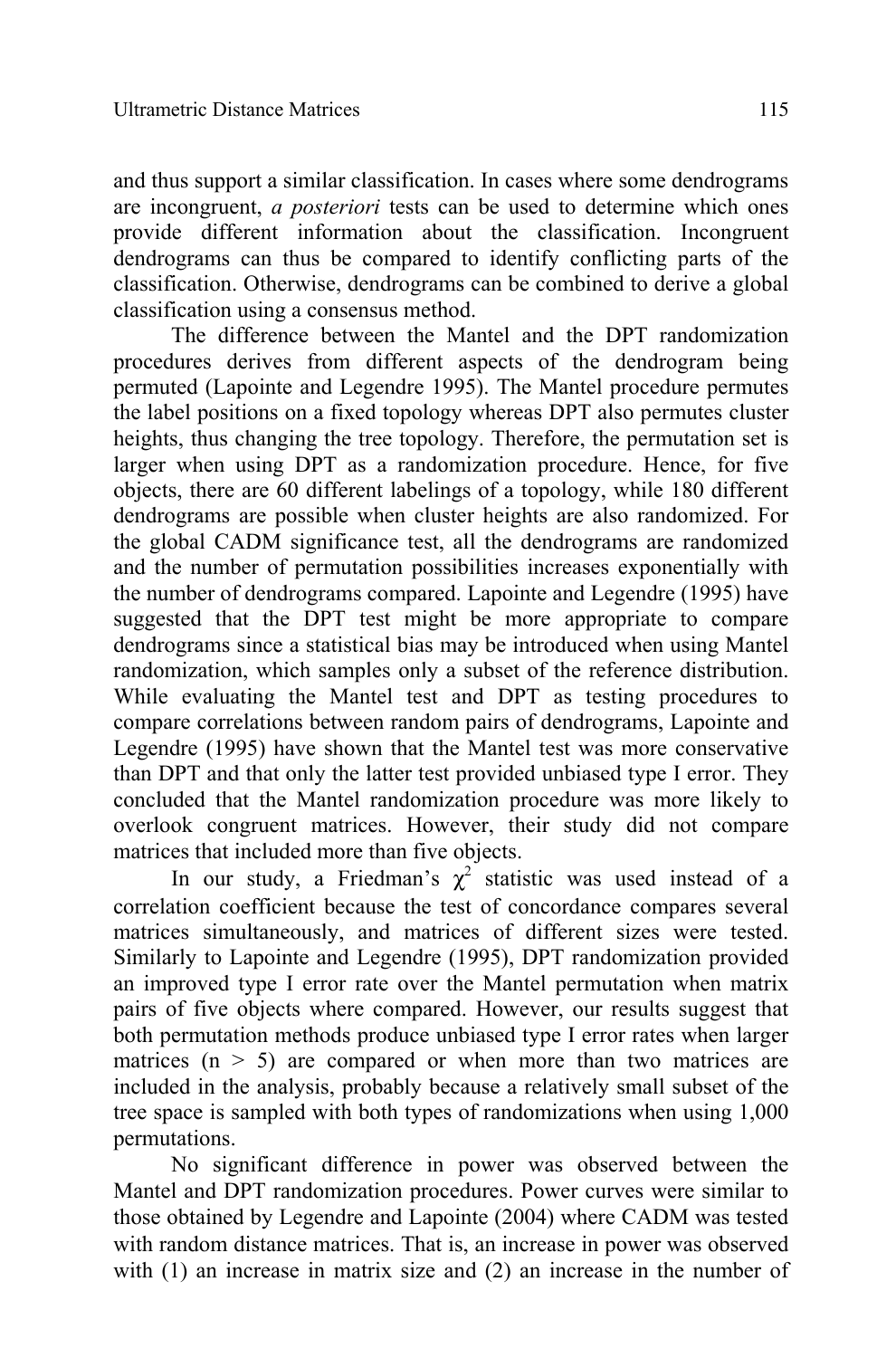CM relative to the total number of matrices. Also, for a given number of CM, power was higher when the number of IM was lower. In this study, good power was generally achieved, even though 40% of objects were permuted in each matrix. Power was further increased when comparing more congruent CM, i.e. CM that were generated using fewer permuted objects (as shown on Figure 2). Although DPT is included as an option in the CADM program (see the method section), we recommend to use Mantel permutations even when comparing ultrametric distance matrices since it is less time consuming and performs identically to the DPT randomization, except in the particular case of two IM and five objects.

In an effort to further demonstrate the utility of CADM in different fields, we are currently testing its performance with additive distance matrices corresponding to phylogenetic trees. Further development may also include a generalization to allow comparisons of partially overlapping trees and matrices, which could be used for supertree methods.

#### **References**

- COLLESS, D.H. (1980), "Congruence between Morphometric and Allozyme Data for Menidia Species - A Reappraisal," *Systematic Zoology*, *29*, 289–299.
- EDGINGTON, E.S. (1995), *Randomization Tests* (3rd ed.), New York: Marcel Dekker.
- ESTABROOK, G.F., MCMORRIS, F.R., and MEACHAM, C.A. (1985), "Comparison of Undirected Phylogenetic Trees Based on Subtrees of Four Evolutionary Units," *Systematic Zoology*, *34*, 193–200.
- FAITH, D.P. (1991), "Cladistic Permutation Tests for Monophyly and Nonmonophyly," *Systematic Zoology*, *40*, 366–375.
- FARRIS, J.S., KÄLLERSJÖ, M., KLUGE, A.G., and BULT, C. (1994), "Testing Significance of Incongruence," *Cladistics*, *10*, 315–319.
- HOLM, S. (1979), "A Simple Sequentially Rejective Multiple Test Procedure," *Scandinavian Journal of Statistics*, *6*, 65–70.
- LAPOINTE, F.J., and LEGENDRE, P. (1990), "A Statistical Framework to Test the Consensus of Two Nested Classifications," *Systematic Zoology*, *39*, 1–13.
- LAPOINTE, F.J., and LEGENDRE, P. (1991), "The Generation of Random Ultrametric Matrices Representing Dendrograms," *Journal of Classification*, *8*, 177–200.
- LAPOINTE, F.J., and LEGENDRE, P. (1994), "A Classification of Pure Malt Scotch Whiskies," *Applied Statistics*, *43*, 237–257.
- LAPOINTE, F.J., and LEGENDRE, P. (1995), "Comparison Tests for Dendrograms: A Comparative Evaluation," *Journal of Classification*, *12*, 265–282.
- LEGENDRE, P., and LAPOINTE, F.J. (2004), "Assessing Congruence among Distance Matrices: Single-Malt Scotch Whiskies Revisited," *Australian and New Zealand Journal of Statistics*, *46*, 615–629.
- MANTEL, N. (1967), "The Detection of Disease Clustering and a Generalized Regression Approach," *Cancer Research*, *27*, 209–220.
- MICKEVICH, M.F., and FARRIS, J.S. (1981), "The Implications of Congruence in Menidia," *Systematic Zoology*, *30*, 351–370.
- PAGE, R.D.M. (1996), "On Consensus, Confidence, and Total Evidence," *Cladistics*, *12*, 83–92.
- PENNY, D., WATSON, E.E., and STEEL, M.A. (1993), "Trees from Languages and Genes Are Very Similar," *Systematic Biology*, *42*, 382–384.